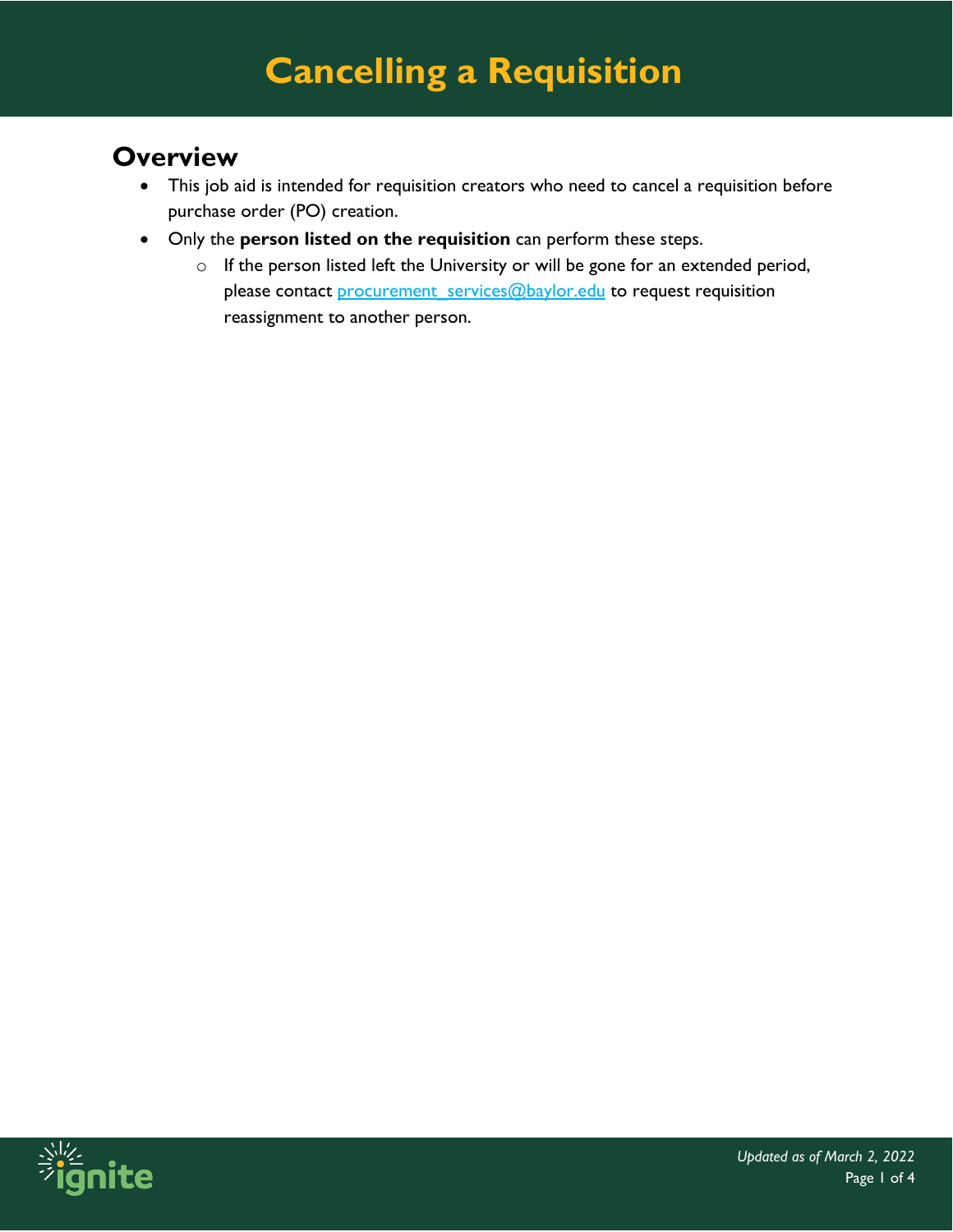### **1. Navigate to Requisition Page**

- 1. You can access the **Purchase Requisitions** task in two ways:
	- a. (Option 1) Click the **Navigator** icon in upper left-hand corner of the Ignite landing page.



b. Under the **Procurement** section, click the drop-down arrow and select **Purchase Requisitions** from the drop-down list.

|                                   |                            | <b>Show More</b>     |
|-----------------------------------|----------------------------|----------------------|
| Customer Data Management          |                            | $\checkmark$         |
| <b>Student Center</b>             |                            | $\checkmark$         |
| Academics                         |                            | $\checkmark$         |
| Academic Tools                    |                            | $\checkmark$         |
| <b>Expenses</b>                   |                            | $\checkmark$         |
| Incentive Compensation            |                            | $\checkmark$         |
| Procurement                       |                            | $\sim$               |
| <b>Purchase Requisitions</b><br>孟 | Purchase Agreements<br>じょく | Purchase Orders<br>⊪ |
| Negotiations                      | Catalogs                   | Suppliers            |

c. (Option 2) Under the **Procurement** heading on the home page, you can scroll down and click on the **Purchase Requisitions** tile.

| Me          | <b>Sales</b>                  | Service          | Help Desk | Projects | Procurement | <b>Tools</b> | Others |
|-------------|-------------------------------|------------------|-----------|----------|-------------|--------------|--------|
| <b>APPS</b> |                               |                  |           |          |             |              |        |
|             | 曲<br>Purchase<br>Requisitions | 屓<br>My Receipts |           |          |             |              |        |

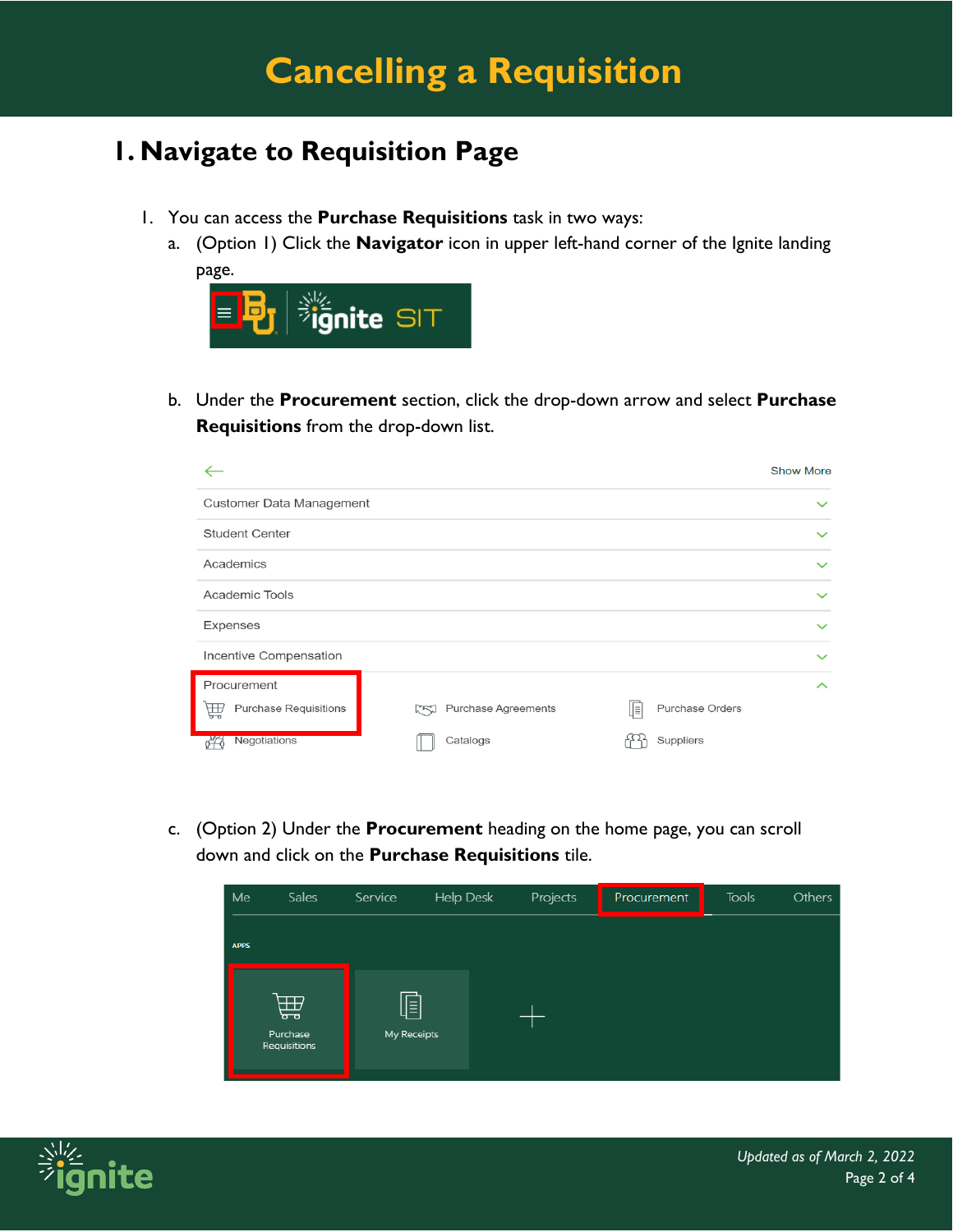## **2. Cancel Requisition**

1. Navigate to **Manage Requisitions**.

| <b>Fignite BPT</b><br>$\Box$<br>$\equiv$ |                  |                                 |                            |
|------------------------------------------|------------------|---------------------------------|----------------------------|
| Requisitions                             |                  | More Tasks $\blacktriangledown$ | <b>Manage Requisitions</b> |
| Search                                   |                  |                                 | Q                          |
| <b>Recent Requisitions</b>               | <b>View More</b> |                                 |                            |
| <b>Lab Chemicals</b><br>REQ0000530       | Pending approval |                                 |                            |

#### 2. Select the **requisition number** you wish to change.

Manage Requisitions 2



3. Select the **Actions** drop-down and click **Cancel Requisition**.

|                                       |                         |                     |                                 | <b>CHECK FUNDS</b>  | <b>VIEW LITE CYCLE ACTIONS</b> |  |
|---------------------------------------|-------------------------|---------------------|---------------------------------|---------------------|--------------------------------|--|
|                                       |                         |                     |                                 |                     | <b>Duplicate</b>               |  |
| Creation Date 01/28/2022              |                         |                     | Requisition Amount 6,500.00 USD |                     | <b>Cancel Requisition</b>      |  |
|                                       | Status Approved         |                     | Approval Amount 6,500.00 USD    |                     | Withdraw and Edit              |  |
| Justification Please pay immediately. |                         |                     | <b>Funds Status Reserved</b>    |                     | Reassign                       |  |
|                                       | <b>Attachments None</b> |                     | <b>View Document History</b>    |                     |                                |  |
|                                       |                         |                     |                                 |                     | <b>View PDF</b>                |  |
|                                       |                         |                     |                                 |                     |                                |  |
|                                       |                         |                     |                                 |                     |                                |  |
|                                       |                         | <b>Quantity UOM</b> | Price                           | Amount (USD) Status | <b>Funds Status</b><br>Order   |  |
|                                       |                         |                     |                                 | 6,500.00 Approved   | Reserved                       |  |